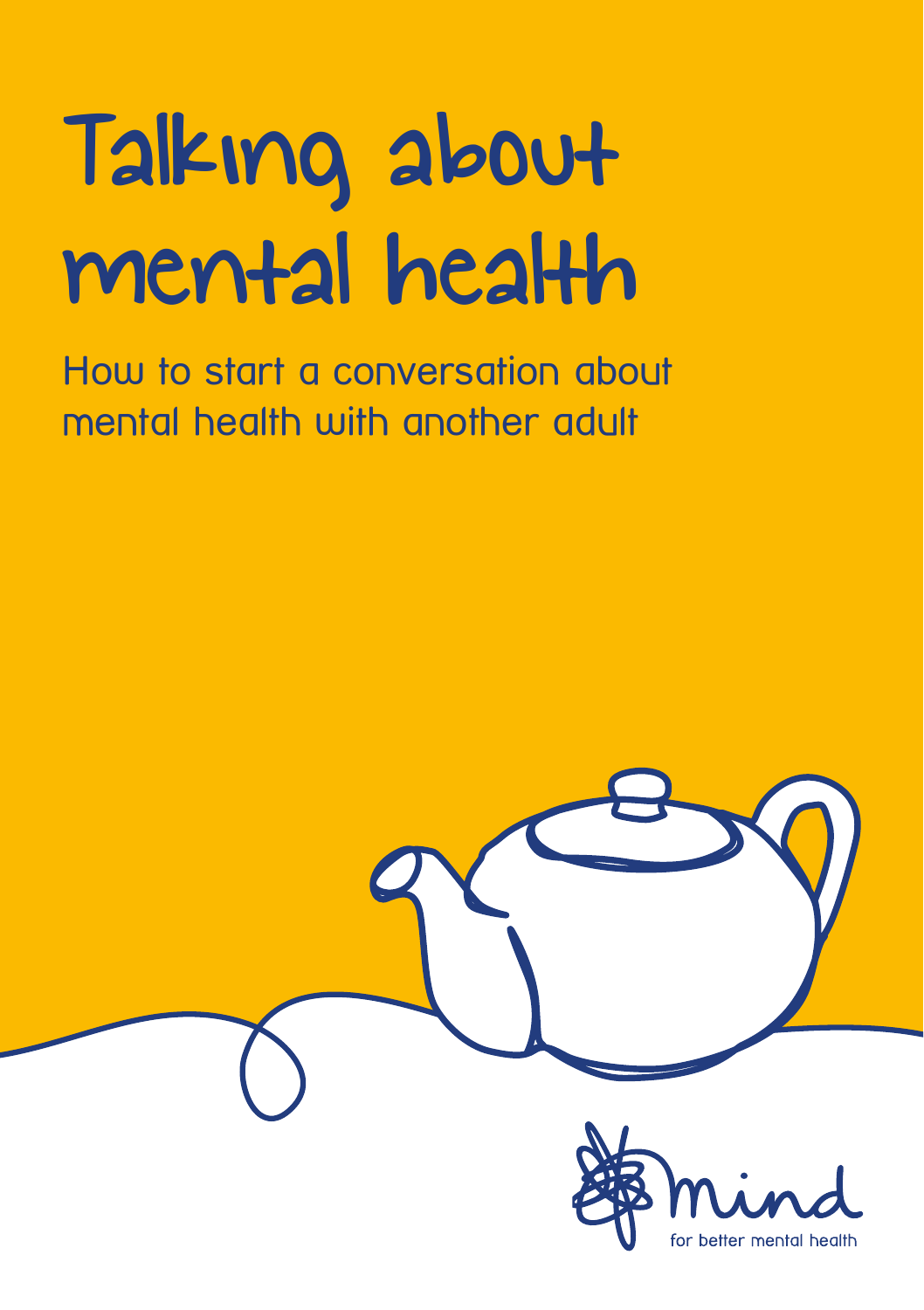It can sometimes be really difficult to talk about your feelings with friends, family, or colleagues. It's common to feel worried about upsetting people you care about, and feel nervous about what people will think, or how it might affect your relationships. But the people closest to us can often be a valuable source of support.

## Whenever you feel ready, these tips might help you start the conversation:

**Find a method of communication** that feels right for you. This might be a face-to-face conversation, or you might find it easier to talk on the phone or write down how you feel in a letter.

Find a suitable time and place There may not be a 'good' time, but it can help if you're somewhere quiet and comfortable, and are unlikely to be disturbed for a while.

Practice what you want to say You could do this in your head or make some notes. Phrases such as "I've not been feeling like myself lately" or "I'm finding it hard to cope at the moment" might provide a starting point.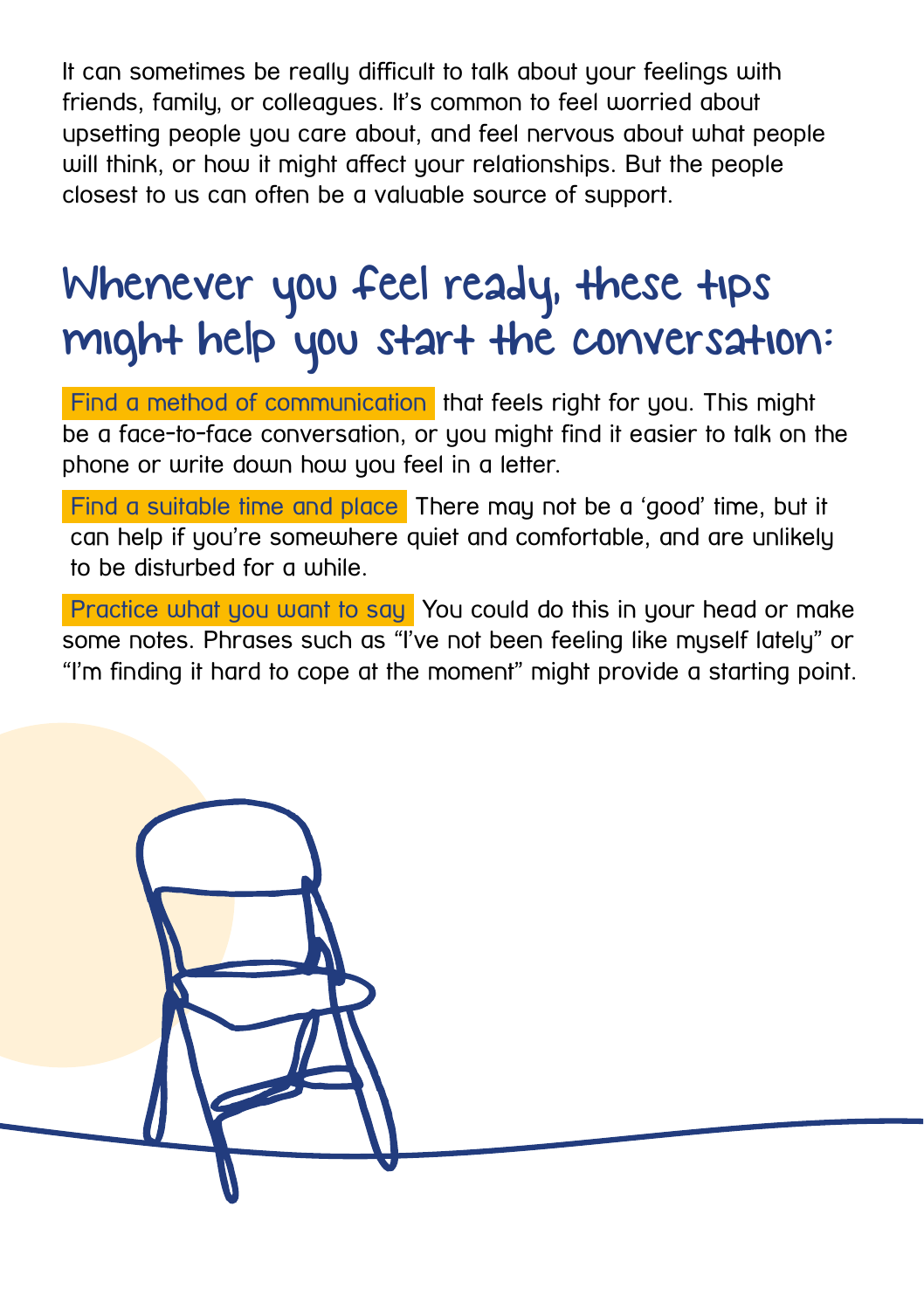## And here are some tips for while having the conversation:

 Offer them relevant information and examples If you've found a useful description in a book or online, or seen someone on television or in a film saying something that feels right to you, you could use this to help explain what you're experiencing.

Be honest and open It can sometimes feel uncomfortable sharing something so personal, but explaining how your feelings are affecting your life may help others to understand.

 Suggest things they could do to help This might just be listening and offering emotional support – or there may be practical help you need.

 Don't expect too much from one conversation. Understanding mental health problems can take time, and some people may be shocked or react badly at first. It's important to give them some time to process what you've told them. But if possible, plan to come back to the conversation with them again, to give you more opportunities to explain what you're going through.